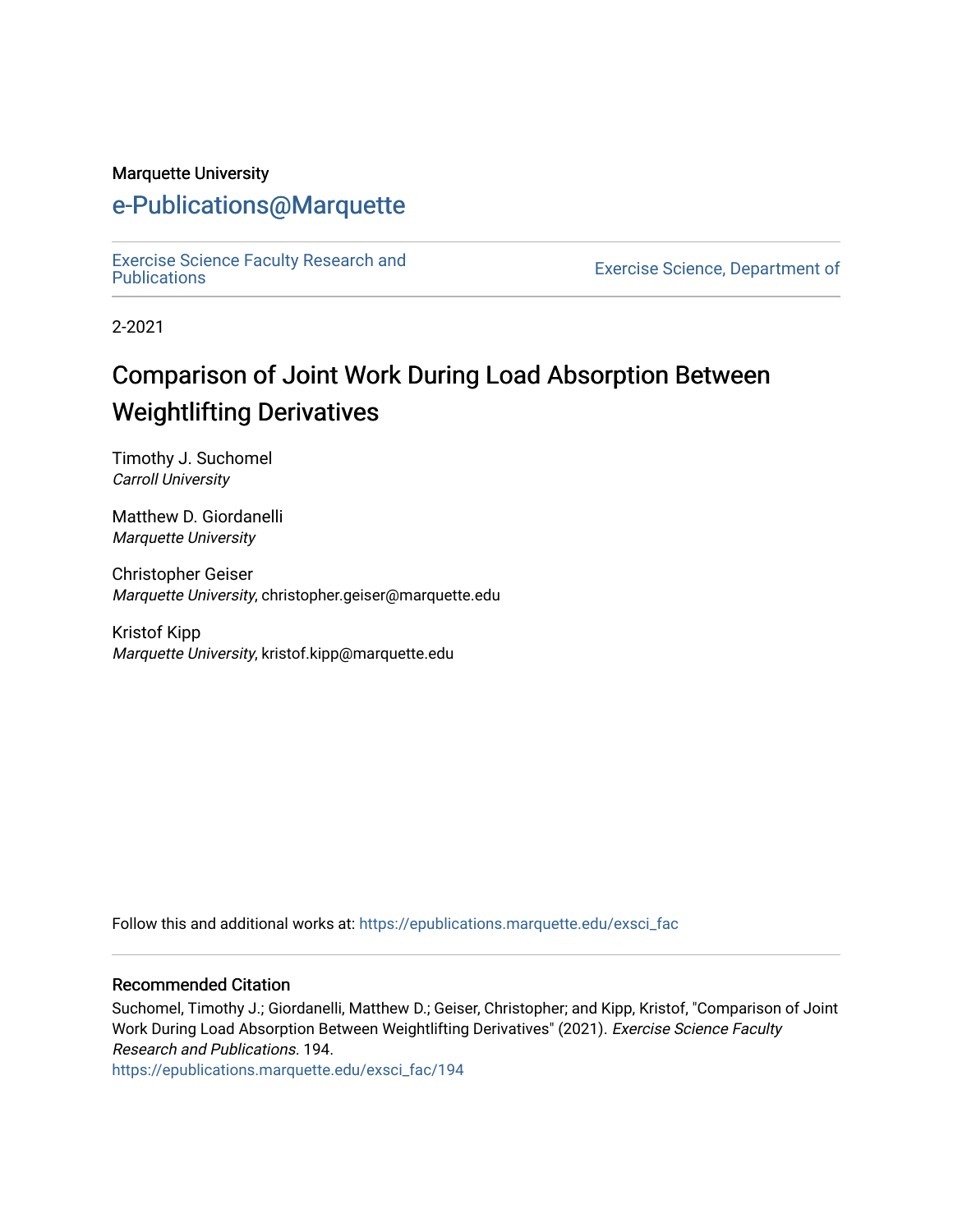**Marquette University**

# **e-Publications@Marquette**

# *Exercise Science Faculty Research and Publications/College of Health Sciences*

#### *This paper is NOT THE PUBLISHED VERSION***.**

Access the published version via the link in the citation below.

*Journal of Strength and Conditioning Research*, Vol. 35, No. 1 (February 2021): S127-S135. [DOI.](https://doi.org/10.1519/JSC.0000000000002927) This article is © National Strength and Conditioning Association and permission has been granted for this version to appear in [e-Publications@Marquette.](http://epublications.marquette.edu/) National Strength and Conditioning Association does not grant permission for this article to be further copied/distributed or hosted elsewhere without the express permission from National Strength and Conditioning Association.

# Comparison of Joint Work During Load Absorption Between Weightlifting Derivatives

Timothy J. Suchomel Department of Human Movement Sciences, Carroll University, Waukesha, Wisconsin Matthew D. Giordanelli Program in Exercise Science, Department of Physical Therapy, Marquette University, Milwaukee, Wisconsin Christopher F. Geiser Program in Exercise Science, Department of Physical Therapy, Marquette University, Milwaukee, Wisconsin Kristof Kipp, Program in Exercise Science, Department of Physical Therapy, Marquette University, Milwaukee,

**Wisconsin**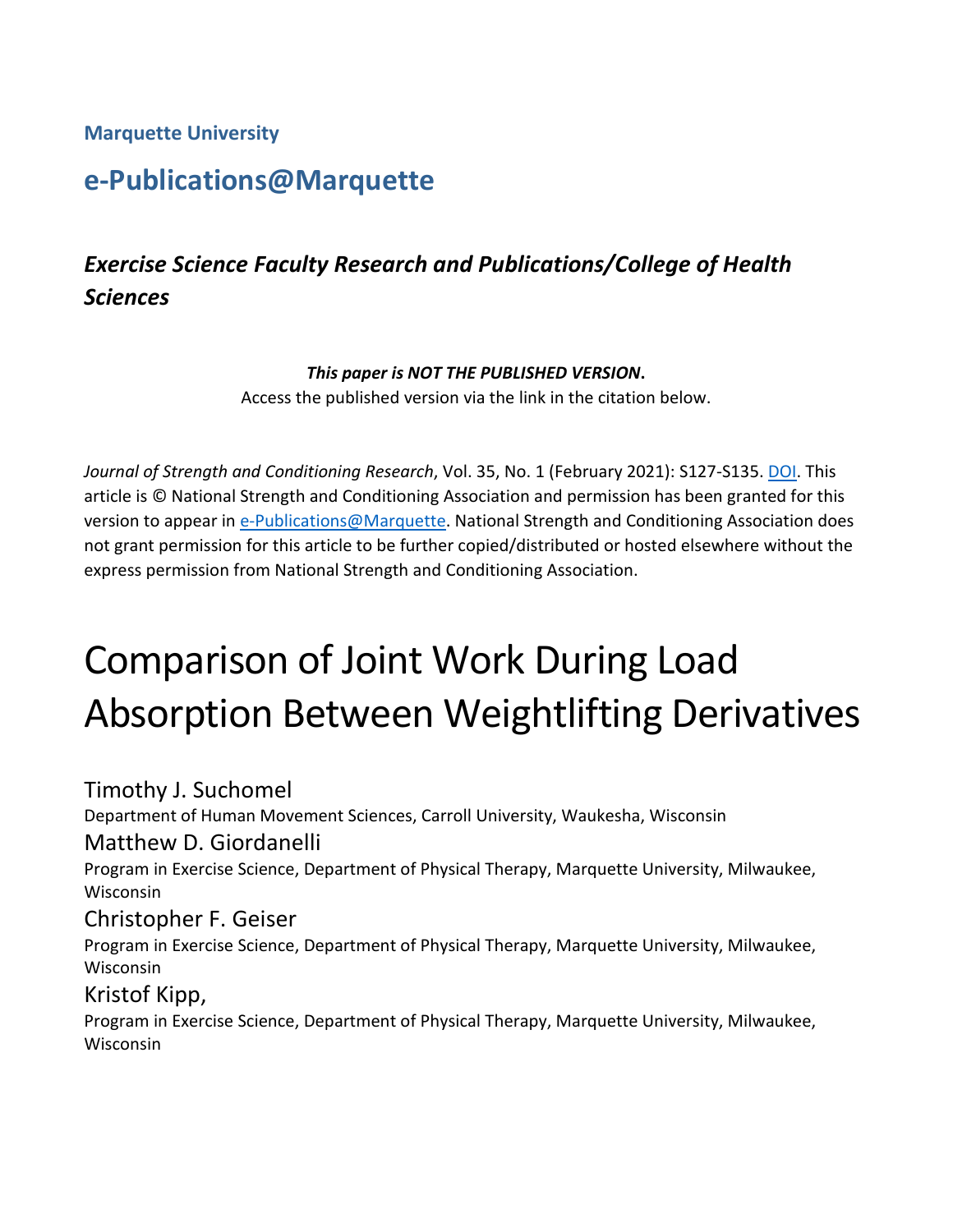## Abstract

Suchomel, TJ, Giordanelli, MD, Geiser, CF, and Kipp, K. Comparison of joint work during load absorption between weightlifting derivatives. *J Strength Cond Res* 35(2S): S127–S135, 2021—This study examined the lowerextremity joint-level load absorption characteristics of the hang power clean (HPC) and jump shrug (JS). Eleven Division I male lacrosse players were fitted with 3-dimensional reflective markers and performed 3 repetitions each of the HPC and JS at 30, 50, and 70% of their 1 repetition maximum (1RM) HPC while standing on force plates. Load absorption joint work and duration at the hip, knee, and ankle joints were compared using 3-way repeated-measures mixed analyses of variance. Cohen's *d* effect sizes were used to provide a measure of practical significance. The JS was characterized by greater load absorption joint work compared with the HPC performed at the hip (*p* < 0.001, *d* = 0.84), knee (*p* < 0.001, *d* = 1.85), and ankle joints (*p* < 0.001, *d* = 1.49). In addition, greater joint work was performed during the JS compared with the HPC performed at 30% (*p* < 0.001, *d* = 0.89), 50% (*p* < 0.001, *d* = 0.74), and 70% 1RM HPC (*p* < 0.001, *d* = 0.66). The JS had a longer loading duration compared with the HPC at the hip ( $p < 0.001$ ,  $d = 0.94$ ), knee ( $p = 0.001$ ,  $d = 0.89$ ), and ankle joints ( $p <$ 0.001, *d* = 0.99). In addition, the JS had a longer loading duration compared with the HPC performed at 30% (*p* < 0.001, *d* = 0.83), 50% (*p* < 0.001, *d* = 0.79), and 70% 1RM HPC (*p* < 0.001, *d* = 0.85). The JS required greater hip, knee, and ankle joint work on landing compared with the load absorption phase of the HPC, regardless of load. The HPC and JS possess unique load absorption characteristics; however, both exercises should be implemented based on the goals of each training phase.

## Introduction

The weightlifting movements (i.e., snatch, clean, and jerk) and their catching derivatives (e.g., power snatch, hang power clean [HPC], etc.) are popular exercises to implement within resistance training programs for the development of lower-extremity strength and power. In fact, previous research has indicated that training with weightlifting movements has been shown to produce superior strength-power adaptations compared with traditional resistance training  $(^{1,3,4,19})$ , jump training  $(^{37,38})$ , and kettlebell training  $(^{24})$ . This is not surprising, given their ability to generate greater relative power outputs during the triple extension of the hip, knee, and ankle (plantar flexion) joints compared with other resistance training exercises  $(17)$ . Additional literature has indicated that the ability to perform weightlifting movements strongly correlates with jumping ability  $(^{2,20})$  and that weightlifting movements can be used to develop sprint speed  $(14)$ .

An additional benefit of weightlifting movements and their catching derivatives (i.e., those that include the catch phase) may be the ability to absorb an external load. In fact, some may argue that the catch phase of these movements may simulate an impact experienced in sports such as American football and rugby  $(^{29})$ . Despite the large body of literature that has examined the concentric phase of weightlifting catching derivatives (5- $7,9,12,13,20,21,26,32,35$ ), only one previous study has examined load absorption characteristics. Moolyk et al.  $(^{23})$ indicated that the lower-extremity joint work completed during the clean and power clean exercises was greater or similar to that of jump landing and drop landing. These results led the authors to conclude that the load absorption phase of weightlifting movements may be used to train the muscular strength required for impact actions, such as jumping landing tasks. Given the benefits of both the concentric and load absorption phases of weightlifting catching derivatives, there is little doubt as to why these movements have become a staple in so many resistance training programs.

Although weightlifting catching derivatives may be featured more exclusively in strength and conditioning programs, a growing body of literature indicates that weightlifting pulling derivatives (i.e., those that omit the catch phase) may produce similar  $(5.6)$  or greater  $(22,32,33,35,36)$  force-velocity characteristics during the concentric phase of the movement. Due to the elimination of the catch phase, loads greater than the 1 repetition maximum (1RM) of a weightlifting catching derivative may be prescribed  $(^{8,10,18})$ , which may allow for enhanced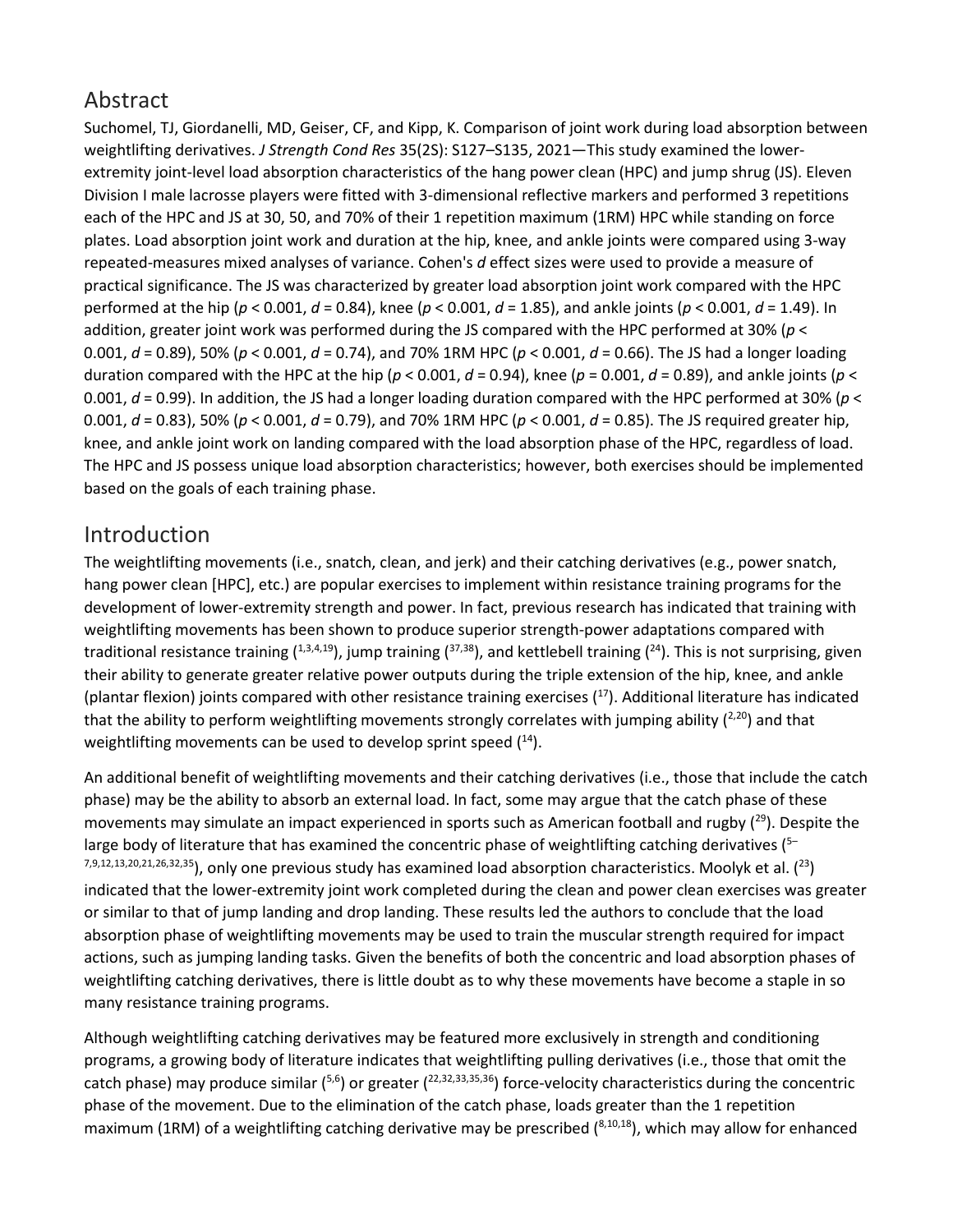force production characteristics to be developed. Similarly, weightlifting pulling derivatives such as the jump shrug (JS) and hang high pull may also produce greater velocities compared with weightlifting catching derivatives ( $35$ ). Given the above benefits and others that have been discussed ( $28,29$ ), the implementation of weightlifting pulling derivatives with weightlifting catching derivatives may be beneficial.

Similar to the research completed on weightlifting catching derivatives, the majority of the research on weightlifting pulling derivatives has examined the concentric phase of the movement (5,6,8,10,22,25,27,32-36,39). However, given the potential of weightlifting catching derivatives to train individuals to absorb an external load  $(2<sup>3</sup>)$ , research examining the ability of weightlifting pulling derivatives to train similar characteristics is needed. Two previous studies examined the load absorption characteristics of weightlifting pulling derivatives and compared them with weightlifting catching derivatives  $(11,31)$ . Collectively, these studies indicated that weightlifting pulling derivatives may produce similar or greater load absorption force-time characteristics (i.e., work, mean force, duration) compared with the examined weightlifting catching derivatives. It should be noted, however, that the recent studies did not examine joint-level kinetics, making it difficult to compare their findings with those of Moolyk et al.  $(^{23})$ . To determine the potential of weightlifting pulling derivatives to train an individual's ability to absorb an external load, research comparing the joint-level load absorption characteristics of a weightlifting catching and pulling derivative is needed. Therefore, the purpose of this study was to examine the lower-extremity joint-level load absorption characteristics of the HPC and JS performed at several different loads. It was hypothesized that the JS would produce greater load absorption demands compared with the HPC regardless of the external load used.

## Methods

## Experimental Approach to the Problem

A repeated-measures design was used to examine the differences in hip, knee, and ankle joint work and loading duration during the load absorption phase of the HPC and JS performed with several relative loads. Each participant was fitted with 3-dimensional reflective markers and performed 3 repetitions each of the HPC and JS at 30, 50, and 70% of their 1RM HPC during a single testing session. Load absorption joint work and duration were used to characterize the mechanical demands experienced by the lower-extremity joints during the load absorption phase of each exercise.

## Subjects

Thirteen male, NCAA DI lacrosse players (mean ± *SD*; age: 20.1 ± 1.2 years; height: 1.78 ± 0.07 m; body mass: 80.4 ± 8.1 kg; 1RM HPC: 100.4 ± 8.1 kg; relative 1RM HPC: 1.25 ± 0.13 kg·kg<sup>-1</sup>) were recruited for this study. The athletes were actively engaged in a resistance training program that involved weightlifting movements, such as the HPC, and were tested during their off-season training phase. The current study was approved by Marquette University's Institutional Review Board, and all participants provided written informed consent.

#### Procedures

To begin each testing session, participants were fitted with 18 reflective markers attached to the pelvis, thigh, shank, and foot segments of the right lower extremity based on the standard plug-in gait marker set (Vicon, Oxford, United Kingdom). The markers were attached with double-sided tape and secured with extra tape as necessary. After the placement of the markers, the participants were asked to perform a static trial in which they stood in an anatomically neutral position.

After the participants completed the static trials, a general warm-up that consisted of jumping jacks, lunges, bodyweight squats, and unloaded and loaded (20 kg) vertical jumps was performed. The participants then performed a specific HPC warm-up that consisted of 2 sets of 3 repetitions of the HPC at 30 and 50% of their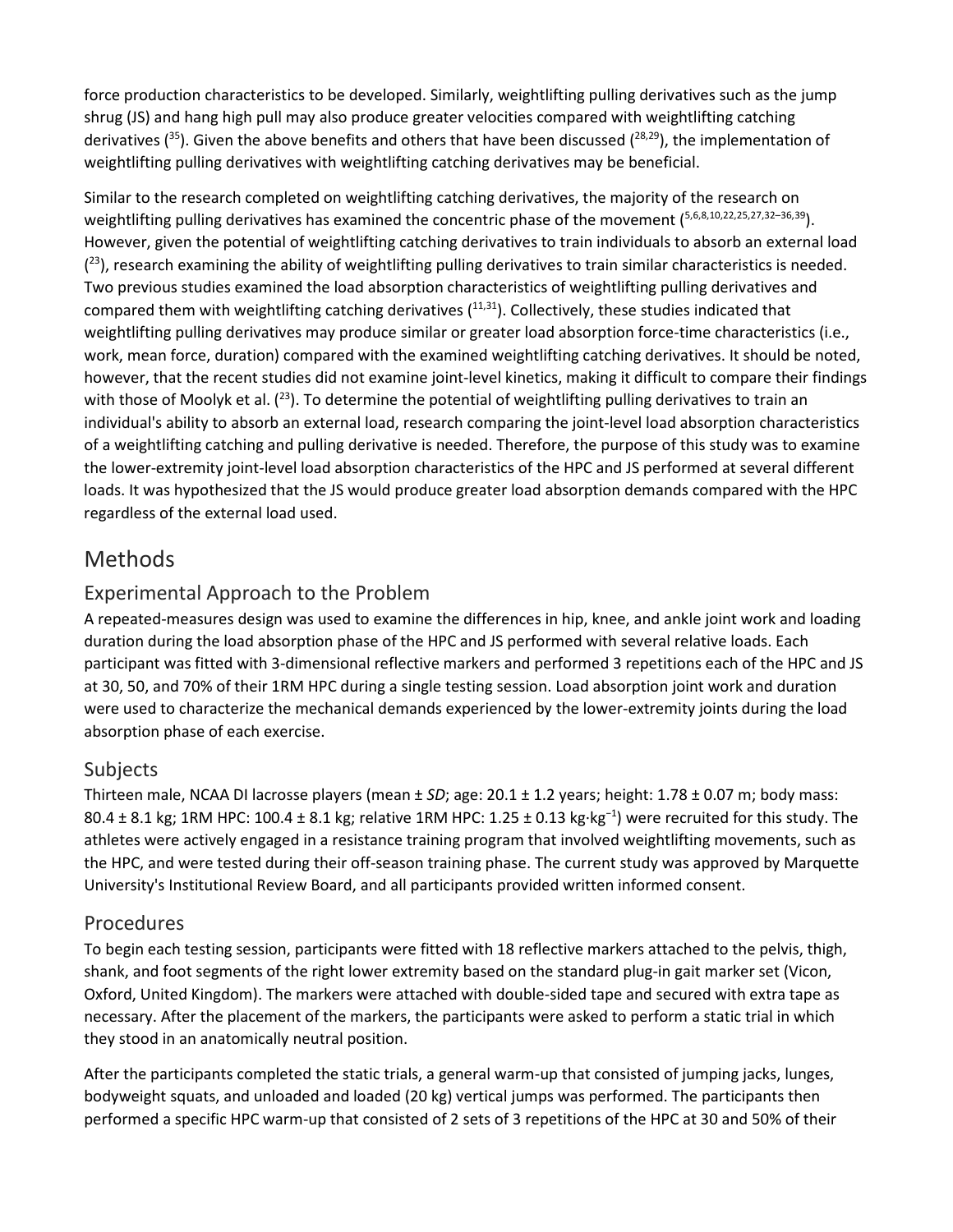1RM. The warm-up loads were based on the results from 1RM testing that was completed as part of the participants' training programs a week before the current study. After the warm-up was completed, participants began performing testing repetitions with either the HPC or JS, and performed one work set of 3 repetitions each at 30, 50, and 70% of each participant's 1RM HPC. The load percentages were based off of the HPC 1RM and were the same for each exercise. The exercise that was tested first (i.e., HPC or JS) was counterbalanced, and the order of work sets was randomized (e.g., 50, 70, 30%). After all the work sets for the first exercise were complete, participants then performed the work sets for the other exercise using the same random order of loads as the previous exercise. Each exercise set was performed with 20 seconds of rest between each repetition and 90 seconds of rest between each set. All HPC and JS repetitions were performed using previously described techniques ( $^{26,30}$ ). The movement sequence for both exercises is depicted in Figures 1 and 2. Briefly, each movement started from the midthigh (power) position (<sup>15</sup>). While keeping their elbows extended, the participants performed a countermovement with the barbell down their anterior thigh to a position above their patellae by flexing at hip and shifting their hips posteriorly. On reaching a position above the patellae and without pausing, the participants then transitioned back to the midthigh (power) position. On reaching this position, the participants rapidly extended their hip, knee, and ankle (plantar flexion) joints (i.e., second pull) and elevated the barbell (e.g., HPC) or "jumped as high as possible" (e.g., JS). After the barbell was elevated by the second pull and driving their elbows upward during the HPC, the participants rapidly rotated their elbows around the barbell while dropping into a semisquat position, and absorbed the load by racking the weight across their anterior deltoids. After the second pull and jump phase of the JS, the participants returned to the ground and absorbed the load by landing in the midthigh (power) position.



**Figure 1.:** Hang power clean exercise sequence.



**Figure 2.:** Jump shrug exercise sequence.

Twelve, 3-dimensional reflective markers were recorded at 100 Hz with a 14-camera motion analysis system (Vicon). Vertical ground reaction force data were recorded using 2, in-ground force plates (AMTI, Watertown, MA, USA) sampling at 1,000 Hz. Hang power clean and JS kinematic and kinetic data were collected simultaneously using Vicon Nexus (Vicon). To process the data from the static and dynamic trials and calculate hip, knee, and ankle joint biomechanics, the standard plug-in gait biomechanical model was used. The model uses the dot product between joint angular velocity and net joint moment to calculate mechanical joint power. Total work was then calculated from the integral of all the joint power data during the load absorption phase (<sup>40</sup>). Within the model, the net joint moments are already normalized to body mass, and the total amount of joint work completed is thus expressed relative to the participants' body mass. Analysis of any variables during the load absorption phase was limited to the period between when the feet were in contact with the ground during the catch of the HPC, or landing of the JS, and the return to an upright standing position. More specifically, the integral time for negative joint work and the duration of the load absorption phase for each joint was defined as the period when the joint power was negative (i.e., a joint was flexing in the presence of an extension moment) during the catch and landing phases described above. In all cases, a distinct foot contact was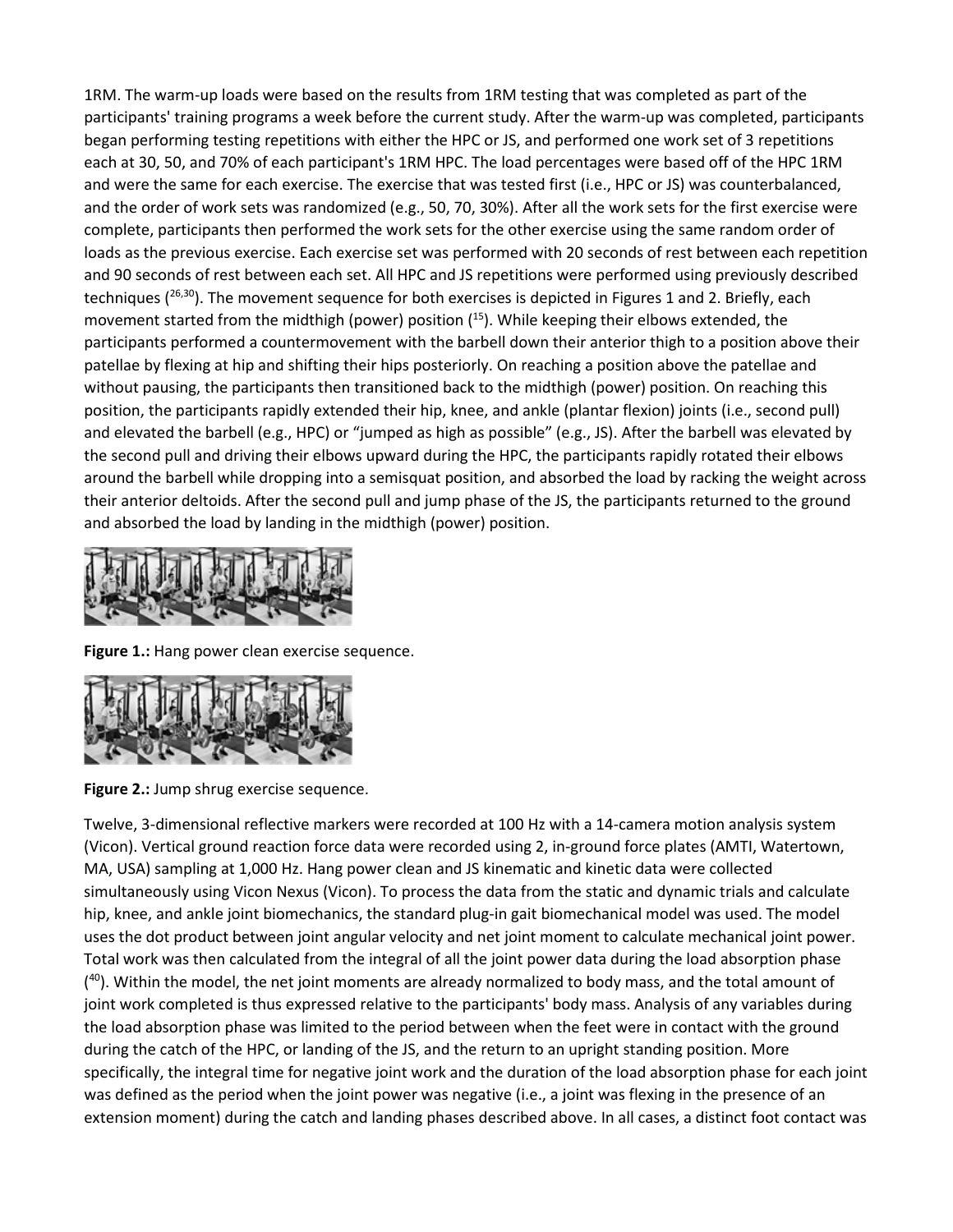present and thus clearly demarcated these phases. Data from each of the 3 trials were averaged into a 3-trial average. Potential outliers were identified as data points that were more than 3 *SD*s away from the group mean.

#### Statistical Analyses

Test-retest reliability of load absorption joint work and duration was determined using 2-way mixed-model intraclass correlation coefficients. Three, 3-way (Exercise *×* Load *×* Joint) repeated-measures analysis of variance with Bonferroni post hoc comparisons were used to examine the differences in load absorption joint work and duration. Specifically, joint work and duration was compared between and within exercises (HPC and JS), load (30, 50, and 70% 1RM HPC), and joint (hip, knee, and ankle). Two-way interaction effects were examined using pooled (i.e., average) data across whichever variable was not part of the interaction (e.g., for the exercise *×* joint interaction, global measures of dependent variables were calculated by averaging across all loads). If the assumption of sphericity was violated, Greenhouse-Geisser adjusted values were used. The normality and homogeneity of the variance were examined using the Shapiro-Wilk and Levene's tests, respectively, before data were compared. Statistical significance for all analyses was set at a level of α = 0.05. In addition, Cohen's *d* effect sizes, statistical power (*c*), and 95% confidence intervals (CIs) are presented. All statistical analyses were performed using SPSS 24 (IBM Corp., Armonk, NY, USA).

## Results

Two participants were identified as outliers and were removed from the statistical analyses. The Shapiro-Wilk results indicated that all data were normally distributed. The Levene's tests were not statistically significant and thus, equal variances were assumed. The reliability statistics for relative joint work and loading duration are displayed in Tables 1 and 2, respectively.

| Joint | Hang power clean |      |      | Jump shrug |      |      |
|-------|------------------|------|------|------------|------|------|
|       | 30%              | 50%  | 70%  | 30%        | 50%  | 70%  |
| Hip   | 0.29             | 0.40 | 0.82 | 0.92       | 0.92 | 0.80 |
| Knee  | 0.92             | 0.93 | 0.94 | 0.95       | 0.95 | 0.92 |
| Ankle | 0.78             | 0.59 | 0.80 | 0.94       | 0.80 | 0.88 |

Table 1. - Intraclass correlation coefficient reliability results for relative joint work.\*

\* Percentages are based on the 1 repetition maximum hang power clean.

| Joint | Hang power clean |      |      | Jump shrug |      |      |
|-------|------------------|------|------|------------|------|------|
|       | 30%              | 50%  | 70%  | 30%        | 50%  | 70%  |
| Hip   | 0.74             | 0.58 | 0.50 | 0.75       | 0.85 | 0.90 |
| Knee  | 0.80             | 0.70 | 0.73 | 0.84       | 0.88 | 0.93 |
| Ankle | 0.71             | 0.75 | 0.81 | 0.87       | 0.93 | 0.93 |

Table 2. - Intraclass correlation coefficient reliability results for loading duration.\*

\* Percentages are based on the 1 repetition maximum hang power clean.

#### Relative Joint Work

The relative joint work descriptive statistics are displayed in Table 3. Statistically significant main effect differences in joint work existed for exercise (*F*1, 10 = 45.068, *p* < 0.001, *c* = 1.00), load (*F*2, 20 = 12.965, *p* < 0.001, *c* = 0.99), and joint (*F*1.25, 12.497 = 75.214, *p* < 0.001, *c* = 1.00). In addition, statistically significant exercise *×* joint (*F*2, 20 = 47.255, *p* < 0.001, *c* = 1.00) and load *×* joint (*F*4, 40 = 10.961, *p* < 0.001, *c* = 1.00) interaction effects were present. Finally, there was no statistically significant exercise × load ( $F_{2,20}$  = 2.576,  $p$  = 0.101,  $c$  = 0.454) or exercise  $\times$  load  $\times$  joint ( $F_{1.716, 17.156}$  = 2.025,  $p$  = 0.166,  $c$  = 0.554) interaction effects present. Post hoc analyses indicated that the JS was characterized by greater load-averaged joint work compared with the HPC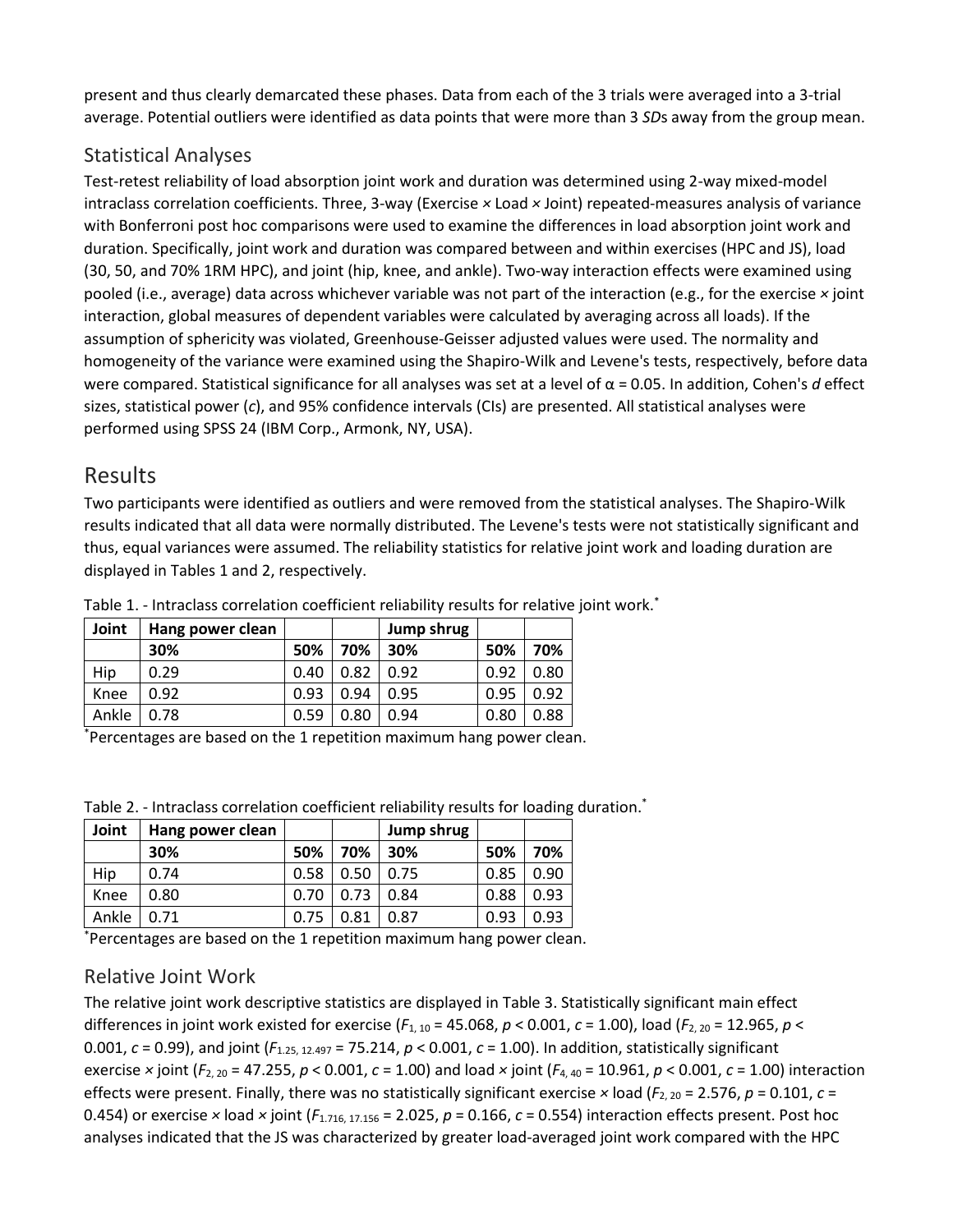performed at the hip (*p* < 0.001, *d* = 0.84, CI = 0.10–0.23), knee (*p* < 0.001, *d* = 1.85, CI = 0.48–0.66), and ankle joints (*p* < 0.001, *d* = 1.49, CI = 0.08–0.13; Figure 3). In addition, greater joint-averaged joint work was performed during the JS compared with the HPC performed at 30% (*p* < 0.001, *d* = 0.89, CI = 0.20–0.42), 50% (*p* < 0.001, *d* = 0.74, CI = 0.17–0.37), and 70% 1RM HPC (*p* < 0.001, *d* = 0.66, CI = 0.17–0.34; Figure 4).

Table 3. - Descriptive relative joint work (Joules per kilogram) statistics for the hang power clean and jump shrug performed at 30, 50, and 70% of 1 repetition maximum.<sup>\*</sup>

| Joint | Hang power clean |                 |                  | Jump shrug      |                                   |                  |
|-------|------------------|-----------------|------------------|-----------------|-----------------------------------|------------------|
|       | 30%              | 50%             | 70%              | 30%             | 50%                               | 70%              |
| Hip   | $0.56 \pm 0.09$  | $0.71 \pm 0.15$ | $0.84 \pm 0.14$  | $0.76 \pm 0.21$ | $0.87 \pm 0.22$                   | $10.99 \pm 0.21$ |
| Knee  | $0.44 \pm 0.29$  | $0.53 \pm 0.25$ | $10.56 \pm 0.25$ | $1.09 \pm 0.37$ | $1.08 \pm 0.35$   $1.07 \pm 0.36$ |                  |
| Ankle | $0.14 \pm 0.05$  | $0.14 \pm 0.04$ | $0.14 \pm 0.04$  | $0.23 \pm 0.10$ | l 0.25 ± 0.10                     | $10.25 \pm 0.07$ |

\* Percentages are based on the 1 repetition maximum hang power clean.



**Figure 3.:** Load-averaged relative joint work performed at the hip, knee, and ankle joints during the hang power [clean \(HPC\) and jump shrug \(JS\). \\*Statis](javascript:void(0))tically greater than HPC (*p* < 0.001).



**Figure 4.:** Joint-averaged relative joint work performed during the hang power clean (HPC) and jump shrug (JS) performed at 30, 50, and 70% 1RM HPC. \*Statistically greater than HPC (*p* < 0.001). 1RM = 1 repetition maximum.

#### Loading Duration

The loading duration descriptive statistics are displayed in Table 4. Statistically significant main effect differences in loading duration existed for exercise (*F*1, 10 = 20.767, *p* = 0.001, *c* = 0.983), load (*F*2,20 = 4.925, *p* = 0.018, *c* = 0.74), and joint  $(F_{1.15, 11.452} = 122.214$ ,  $p < 0.001$ ,  $c = 1.00$ ). In addition, statistically significant exercise  $\times$  joint  $(F_2)$ <sup>20</sup> = 10.080, *p* = 0.001, *c* = 0.969) and load *×* joint (*F*4, 40 = 3.506, *p* = 0.015, *c* = 0.819) interaction effects were present. Finally, there was no statistically significant exercise *×* load (*F*1.34, 13.38 = 0.086, *p* = 0.918, *c* = 0.059) or exercise *×* load *×* joint (*F*4, 40 = 1.120, *p* = 0.360, *c* = 0.319) interaction effects present. Post hoc analyses indicated that the JS had a longer load-averaged loading duration compared with the HPC performed at the hip (*p* < 0.001, *d* = 0.94, CI = 0.06–0.13), knee (*p* = 0.001, *d* = 0.89, CI = 0.08–0.15), and ankle joints (*p* < 0.001, *d* = 0.99, CI = 0.10–0.18; Figure 5). In addition, the JS had a longer joint-averaged loading duration compared with the HPC performed at 30% (*p* < 0.001, *d* = 0.83, CI = 0.08–0.15), 50% (*p* < 0.001, *d* = 0.79, CI = 0.08–0.17), and 70% 1RM HPC (*p* < 0.001, *d* = 0.85, CI = 0.08–0.14; Figure 6).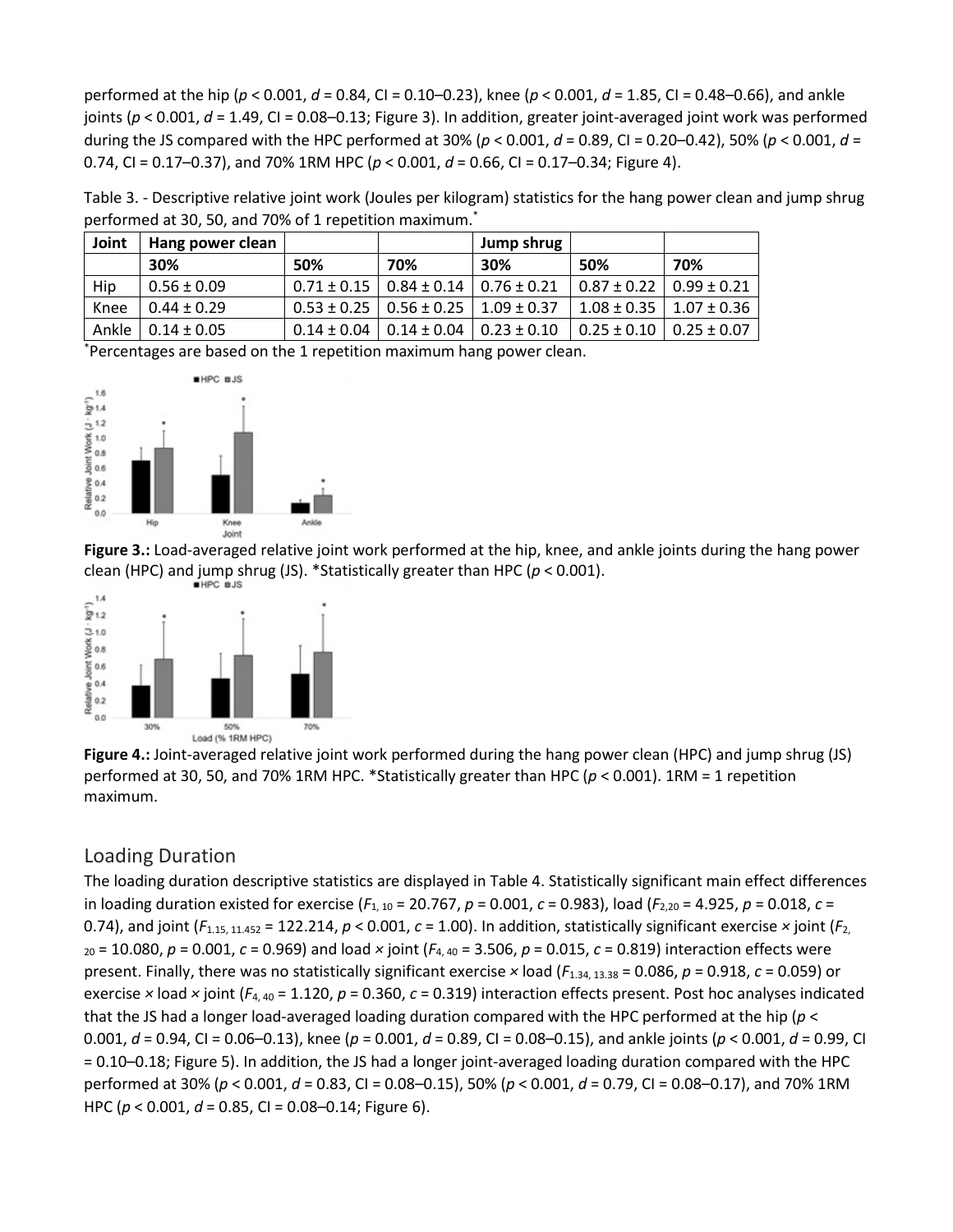Table 4. - Descriptive loading duration (seconds) statistics for the hang power clean and jump shrug performed at 30, 50, and 70% of 1 repetition maximum.<sup>\*</sup>

| Joint | Hang power clean        |     |                                                     | Jump shrug |                                   |     |
|-------|-------------------------|-----|-----------------------------------------------------|------------|-----------------------------------|-----|
|       | 30%                     | 50% | 70%                                                 | 30%        | 50%                               | 70% |
| Hip   | $0.45 \pm 0.10$         |     | $0.45 \pm 0.12$   0.49 $\pm$ 0.07   0.55 $\pm$ 0.11 |            | $0.56 \pm 0.11$   $0.58 \pm 0.10$ |     |
| Knee  | $0.57 \pm 0.13$         |     | $0.59 \pm 0.15$   0.65 $\pm$ 0.08   0.70 $\pm$ 0.14 |            | $0.70 \pm 0.14$   $0.76 \pm 0.12$ |     |
|       | Ankle   $0.58 \pm 0.14$ |     | $0.57 \pm 0.19$   $0.63 \pm 0.10$   $0.71 \pm 0.14$ |            | $0.72 \pm 0.15$ 0.76 $\pm$ 0.12   |     |

\* Percentages are based on the 1 repetition maximum hang power clean.



**Figure 5.:** Load-averaged loading duration at the hip, knee, and ankle joints during the hang power clean (HPC) and jump shrug (JS). \*Statistically greater than HPC ( $p < 0.01$ ).



**Figure 6.:** Joint-averaged loading duration of the hang power clean (HPC) and jump shrug (JS) performed at 30, 50, and 70% 1RM HPC. \*Statistically greater than HPC (*p* < 0.001). 1RM = 1 repetition maximum.

## **Discussion**

This study compared the joint work and duration of the load absorption phase of a weightlifting catching derivative (i.e., HPC) and a weightlifting pulling derivative (i.e., JS). The primary findings are as follows: (a) Greater hip, knee, and ankle joint work was performed during the JS compared with the HPC when averaged across joints and loads, which was characterized by longer loading durations, and (b) As the external load increased, greater joint work was performed at each joint, while loading duration was maintained or increased.

Previous research indicated that the load absorption phase of the HPC and power clean mimicked joint work demands during jump and drop landings and may thus be used to train landing movements  $(^{23})$ . It is commonly believed that the catch phase contributes to the load absorption experienced during weightlifting movements; however, recent research indicated that the load absorption work performed during several different weightlifting pulling derivatives that removed the catch phase was similar  $(11)$  or greater  $(11,31)$  than weightlifting catching derivatives. The results of this study support the latter findings. The JS required the participants to perform more hip, knee, and ankle joint work during the load absorption phase compared to the HPC with moderate-large effect sizes being present when joint work was averaged across loads. Considering the movement demands of each exercise, these results should not be overly surprising. For example, athletes should be coached to "jump as high as possible" during the JS ( $30$ ). As displayed by previous research ( $31$ ), a maximal jump during the JS may increase the eccentric forces experienced by the athlete on landing. Greater landing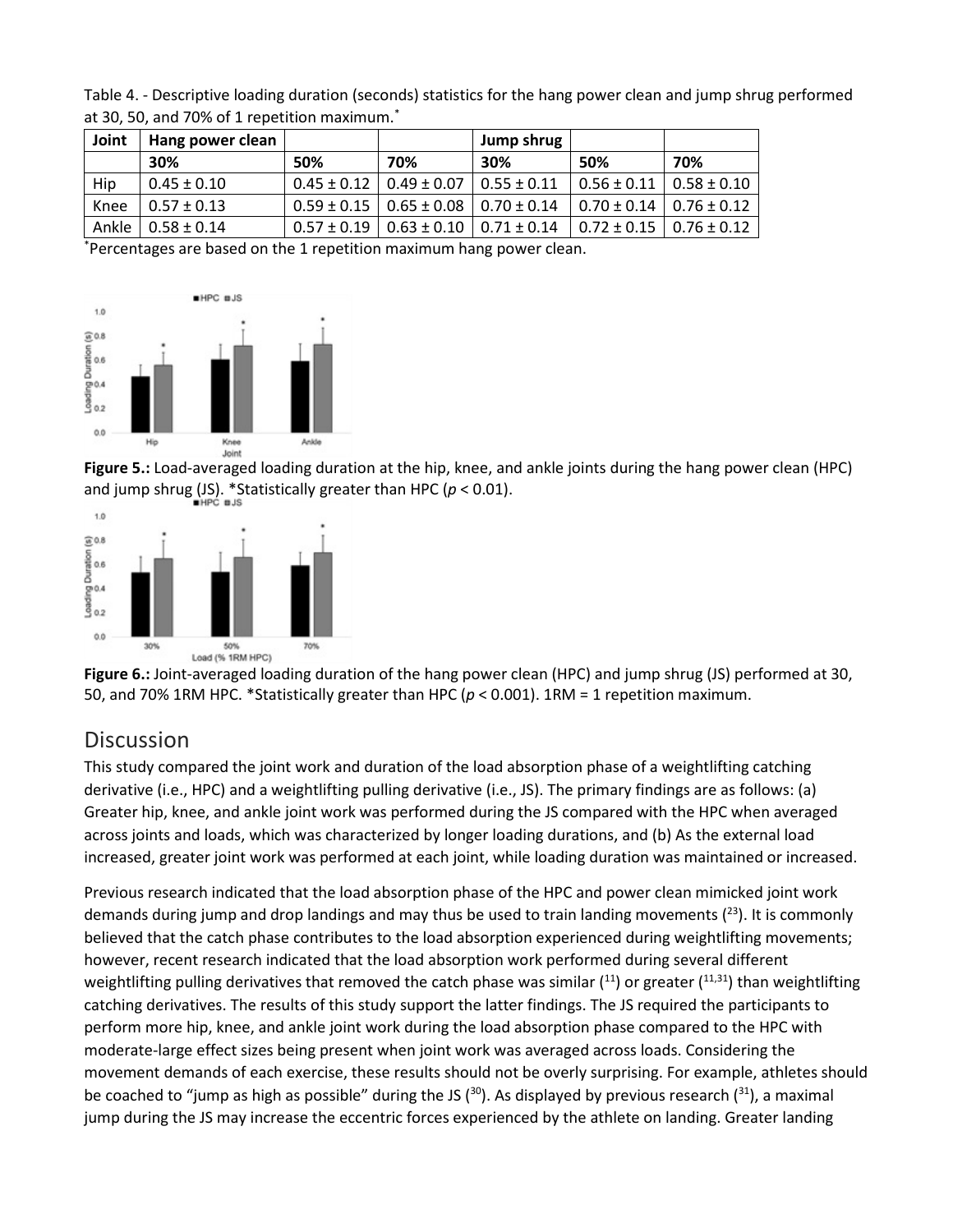forces, combined with a longer load absorption duration as shown in this study, may ultimately contribute to a greater amount of work performed by the athlete to decelerate their body mass and the external load. By contrast, athletes may be cued to aggressively extend their hip, knee, and ankle joints during the second pull phase to accelerate the barbell upward during the HPC. In addition, athletes may perform a small hop while moving their feet laterally to form a wider base of support (similar to a front squat) in preparation to catch the weight. Although racking the barbell across the shoulders during the catch phase may contribute to force absorption  $(^{23})$ , it should be noted that a properly executed HPC is characterized by catching the barbell near the top of its vertical path. This in turn may limit the downward displacement and kinetic energy of the barbell, ultimately decreasing the deceleration demand of the catch phase. The current results, as well as previous studies  $(11,31)$ , support this notion.

Another interesting finding of the current study was focused on how the external load affected the joint work performed during the HPC and JS. Statistically greater joint work, with moderate practical effects, was performed during the load absorption phase of the JS compared with the HPC at each load examined. These findings are similar to those of Suchomel et al.  $(31)$ , who reported that athletes may perform as much as 3–6× the amount of work during the load absorption phase of the JS compared with the HPC. However, it should be noted that in the previous study, and the current study, the differences in the load absorption work or joint work performed became smaller as the external load increased. Although moderate effect sizes still existed, the difference in the joint work performed during the JS and HPC was the smallest at the highest load examined (e.g., 70% 1RM HPC). Considering the technique of each exercise, a deeper squat may have been required to proper execute the catch phase of the HPC at 70% 1RM, which would ultimately result in more overall work performed. Practically speaking, these data support previous recommendations for the use of heavier loads with the HPC  $(^{20,21,26})$ . Although joint work may increase with heavier loads during the JS as well, athletes may benefit more from using lighter loads with the JS due to its ballistic nature and force-time characteristics  $(^{22,25,31-36})$ .

As noted above, the HPC and JS techniques differ in how the load absorption phase is performed. For example, Suchomel et al.  $(31)$  indicated that weightlifting derivatives may possess a unique load absorption profile (e.g., high mean forces and short loading duration vs. low mean forces and longer loading duration). The catch phase of the HPC resembles a front squat, although the HPC catch is typically performed using a semisquat (above parallel depth). The JS, by contrast, requires the athlete to land in the midthigh position  $(^{15})$  with their feet approximately shoulder-width apart and an upright torso. A benefit of landing in this manner is that the midthigh position is considered the strongest position within weightlifting movements  $(16)$ . Because the HPC and JS both require an athlete's torso be in an upright position during their respective load absorption phases, both exercises may benefit athletes from a joint load absorption standpoint in the vertical plane. Furthermore, given their unique loading profiles, these exercises may be best implemented during different phases of training to match specific resistance training goals.

A limitation to the current study may be use of loads based off of the 1RM HPC. However, as previous literature has noted, there is no criteria for performing a 1RM weightlifting pulling derivative  $(^{29})$  and thus, attempting to do say may be inappropriate. Future research may consider using percentages of bodyweight or comparing the bar velocity between weightlifting catching and pulling derivatives to determine what relative loads are comparable. The authors acknowledge that load absorption joint power was not included in the current analysis. This may be viewed as a limitation to the current study; however, it should be noted that several joint and load combinations were unreliable based on test-retest statistics. The rate of work performed during the load absorption phase of weightlifting catching and pulling derivatives at the hip, knee, and ankle joints (i.e., joint power) may be something that future research should investigate to determine if any differences exist. However, it should be noted that those interested in performing this research will have to be explicit when providing load absorption phase cues to ensure that a consistent technique is used.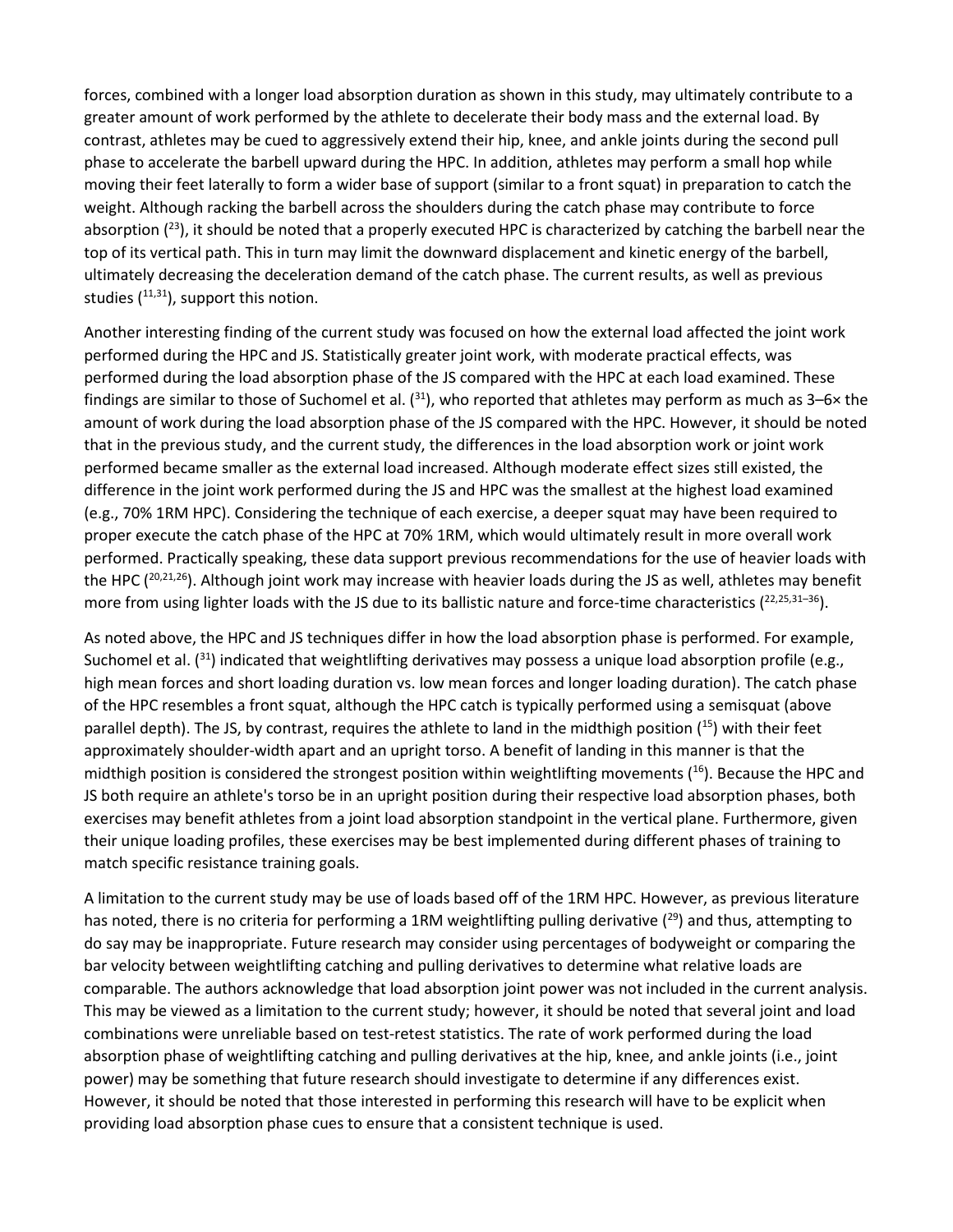# Practical Applications

The JS required greater hip, knee, and ankle joint work performed over longer loading durations on landing compared with the load absorption phase of the HPC at each load examined. Thus, the JS may be used an effective alternative to the HPC for load absorption benefits. However, the HPC and JS may provide unique load absorption training benefits based on how they load the hip, knee, and ankle joints. Practitioners should also note that the external load used during the HPC and JS does not seem to alter the joint work performed during the load absorption phase. Therefore, both exercises may be prescribed for load absorption benefits; however, it is important to consider the goals of each training phase. Based on the performance benefits, force-velocity characteristics, and load absorption benefits, the HPC may be best implemented during a maximal strength phase with moderate-heavy loads. By contrast, the JS may be best implemented during a speed-strength phase with light-moderate loads.

Practitioners should note that a properly executed catch phase (i.e., athlete meets the barbell near its maximum height) may limit the deceleration demand of the HPC and thus, decrease the load absorption stimulus. Although some load absorption benefits may occur, the current study, along with previous research  $(11,31)$ , indicates that the catch phase of the HPC may not be an optimal method to train deceleration. For example, as athletes continue to train with weightlifting catching derivatives, it is possible that they may begin to experience less of a force absorption requirement as the result of refined exercise technique. However, further research is needed to compare the load absorption demands of weightlifting catching and pulling derivatives as well as other resistance training exercises (e.g., squat variations, jump squats, etc.). Moreover, additional research is needed to determine how technique changes affect load absorption during a weightlifting catching derivative.

## Acknowledgments

The authors thank the athletes who participated in this study and made this project possible. No grants or other sources of funding were received for this project. The results of this study do not constitute endorsement of the product by the authors or the National Strength and Conditioning Association. There are no conflicts of interest or professional relationships with companies or manufacturers who will benefit from the results of this study for each author.

## References

- 1. Arabatzi F, Kellis E. Olympic weightlifting training causes different knee muscle-coactivation adaptations compared with traditional weight training. J Strength Cond Res 26: 2192–2201, 2012.
- 2. Carlock JM, Smith SL, Hartman MJ, Morris RT, Ciroslan DA, Pierce KC, et al. The relationship between vertical jump power estimates and weightlifting ability: A field-test approach. J Strength Cond Res 18: 534–539, 2004.
- 3. Channell BT, Barfield JP. Effect of Olympic and traditional resistance training on vertical jump improvement in high school boys. J Strength Cond Res 22: 1522–1527, 2008.
- 4. Chaouachi A, Hammami R, Kaabi S, Chamari K, Drinkwater EJ, Behm DG. Olympic weightlifting and plyometric training with children provides similar or greater performance improvements than traditional resistance training. J Strength Cond Res 28: 1483–1496, 2014.
- 5. Comfort P, Allen M, Graham-Smith P. Comparisons of peak ground reaction force and rate of force development during variations of the power clean. J Strength Cond Res 25: 1235–1239, 2011.
- 6. Comfort P, Allen M, Graham-Smith P. Kinetic comparisons during variations of the power clean. J Strength Cond Res 25: 3269–3273, 2011.
- 7. Comfort P, Fletcher C, McMahon JJ. Determination of optimal loading during the power clean, in collegiate athletes. J Strength Cond Res 26: 2970–2974, 2012.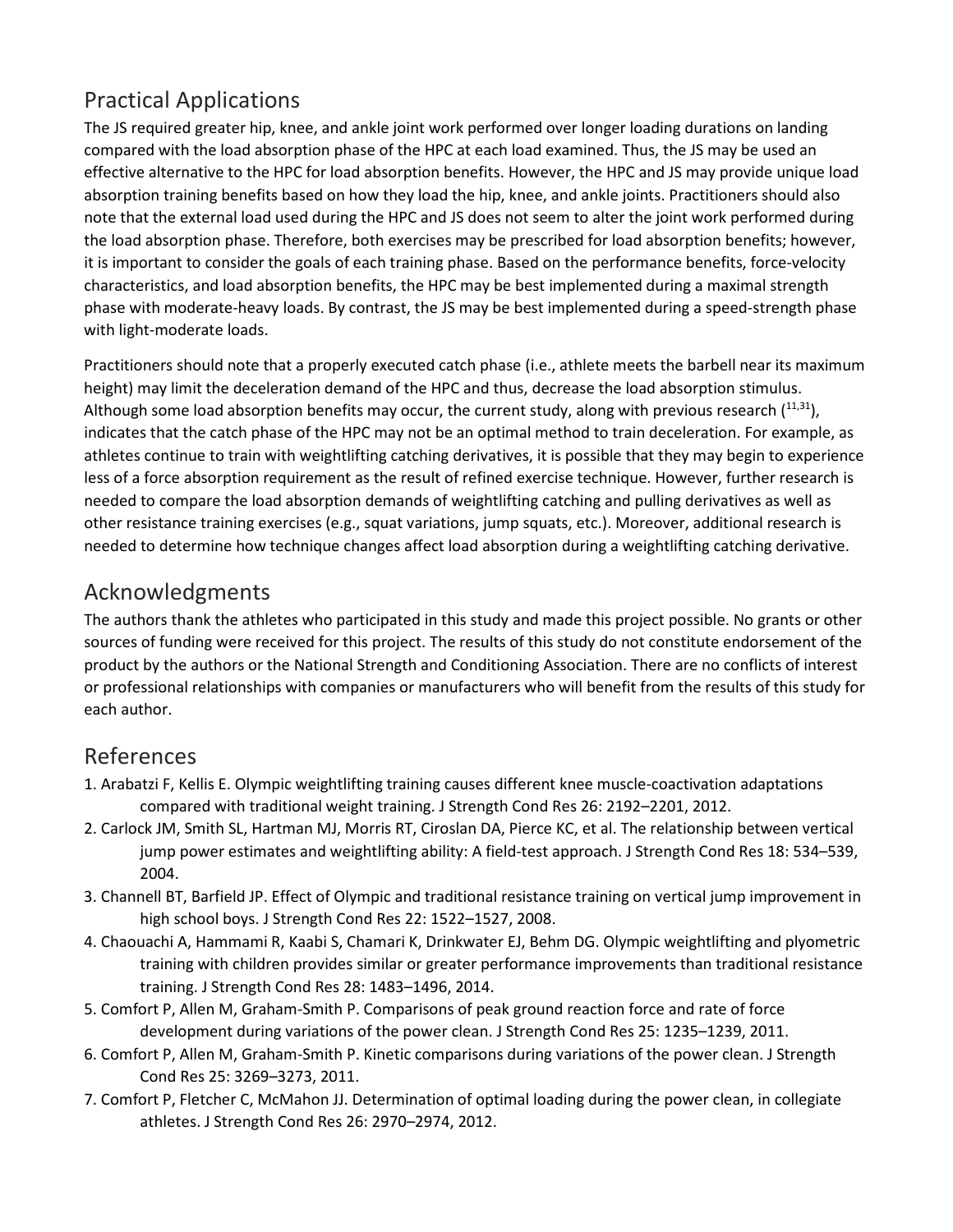- 8. Comfort P, Jones PA, Udall R. The effect of load and sex on kinematic and kinetic variables during the midthigh clean pull. Sports Biomech 14: 139–156, 2015.
- 9. Comfort P, McMahon JJ, Fletcher C. No kinetic differences during variations of the power clean in inexperienced female collegiate athletes. J Strength Cond Res 27: 363–368, 2013.
- 10. Comfort P, Udall R, Jones PA. The effect of loading on kinematic and kinetic variables during the midthigh clean pull. J Strength Cond Res 26: 1208–1214, 2012.
- 11. Comfort P, Williams R, Suchomel TJ, Lake JP. A comparison of catch phase force-time characteristics during clean derivatives from the knee. J Strength Cond Res 31: 1911–1918, 2017.
- 12. Cormie P, McBride JM, McCaulley GO. Validation of power measurement techniques in dynamic lower body resistance exercises. J Appl Biomech 23: 103–118, 2007.
- 13. Cormie P, McCaulley GO, Triplett NT, McBride JM. Optimal loading for maximal power output during lowerbody resistance exercises. Med Sci Sports Exerc 39: 340–349, 2007.
- 14. DeWeese BH, Bellon CR, Magrum E, Taber CB, Suchomel TJ. Strengthening the springs. Techniques 9: 8–20, 2016.
- 15. DeWeese BH, Serrano AJ, Scruggs SK, Burton JD. The midthigh pull: Proper application and progressions of a weightlifting movement derivative. Strength Cond J 35: 54–58, 2013.
- 16. Enoka RM. The pull in Olympic weightlifting. Med Sci Sports 11: 131–137, 1979.
- 17. Haff GG, Stone MH. Methods of developing power with special reference to football players. Strength Cond J 37: 2–16, 2015.
- 18. Haff GG, Whitley A, McCoy LB, O'Bryant HS, Kilgore JL, Haff EE, et al. Effects of different set configurations on barbell velocity and displacement during a clean pull. J Strength Cond Res 17: 95–103, 2003.
- 19. Hoffman JR, Cooper J, Wendell M, Kang J. Comparison of Olympic vs. traditional power lifting training programs in football players. J Strength Cond Res 18: 129–135, 2004.
- 20. Kawamori N, Crum AJ, Blumert PA, Kulik JR, Childers JT, Wood JA, et al. Influence of different relative intensities on power output during the hang power clean: Identification of the optimal load. J Strength Cond Res 19: 698–708, 2005.
- 21. Kilduff LP, Bevan H, Owen N, Kingsley MI, Bunce P, Bennett M, et al. Optimal loading for peak power output during the hang power clean in professional rugby players. Int J Sports Physiol Perform 2: 260–269, 2007.
- 22. Kipp K, Malloy PJ, Smith J, Giordanelli MD, Kiely MT, Geiser CF, et al. Mechanical demands of the hang power clean and jump shrug: A joint-level perspective. J Strength Cond Res 32: 466–474, 2018.
- 23. Moolyk AN, Carey JP, Chiu LZF. Characteristics of lower extremity work during the impact phase of jumping and weightlifting. J Strength Cond Res 27: 3225–3232, 2013.
- 24. Otto WH III, Coburn JW, Brown LE, Spiering BA. Effects of weightlifting vs. kettlebell training on vertical jump, strength, and body composition. J Strength Cond Res 26: 1199–1202, 2012.
- 25. Suchomel TJ, Beckham GK, Wright GA. Lower body kinetics during the jump shrug: Impact of load. J Trainol 2: 19–22, 2013.
- 26. Suchomel TJ, Beckham GK, Wright GA. The impact of load on lower body performance variables during the hang power clean. Sports Biomech 13: 87–95, 2014.
- 27. Suchomel TJ, Beckham GK, Wright GA. Effect of various loads on the force-time characteristics of the hang high pull. J Strength Cond Res 29: 1295–1301, 2015.
- 28. Suchomel TJ, Comfort P, Lake JP. Enhancing the force-velocity profile of athletes using weightlifting derivatives. Strength Cond J 39: 10–20, 2017.
- 29. Suchomel TJ, Comfort P, Stone MH. Weightlifting pulling derivatives: Rationale for implementation and application. Sports Med 45: 823–839, 2015.
- 30. Suchomel TJ, DeWeese BH, Beckham GK, Serrano AJ, Sole CJ. The jump shrug: A progressive exercise into weightlifting derivatives. Strength Cond J 36: 43–47, 2014.